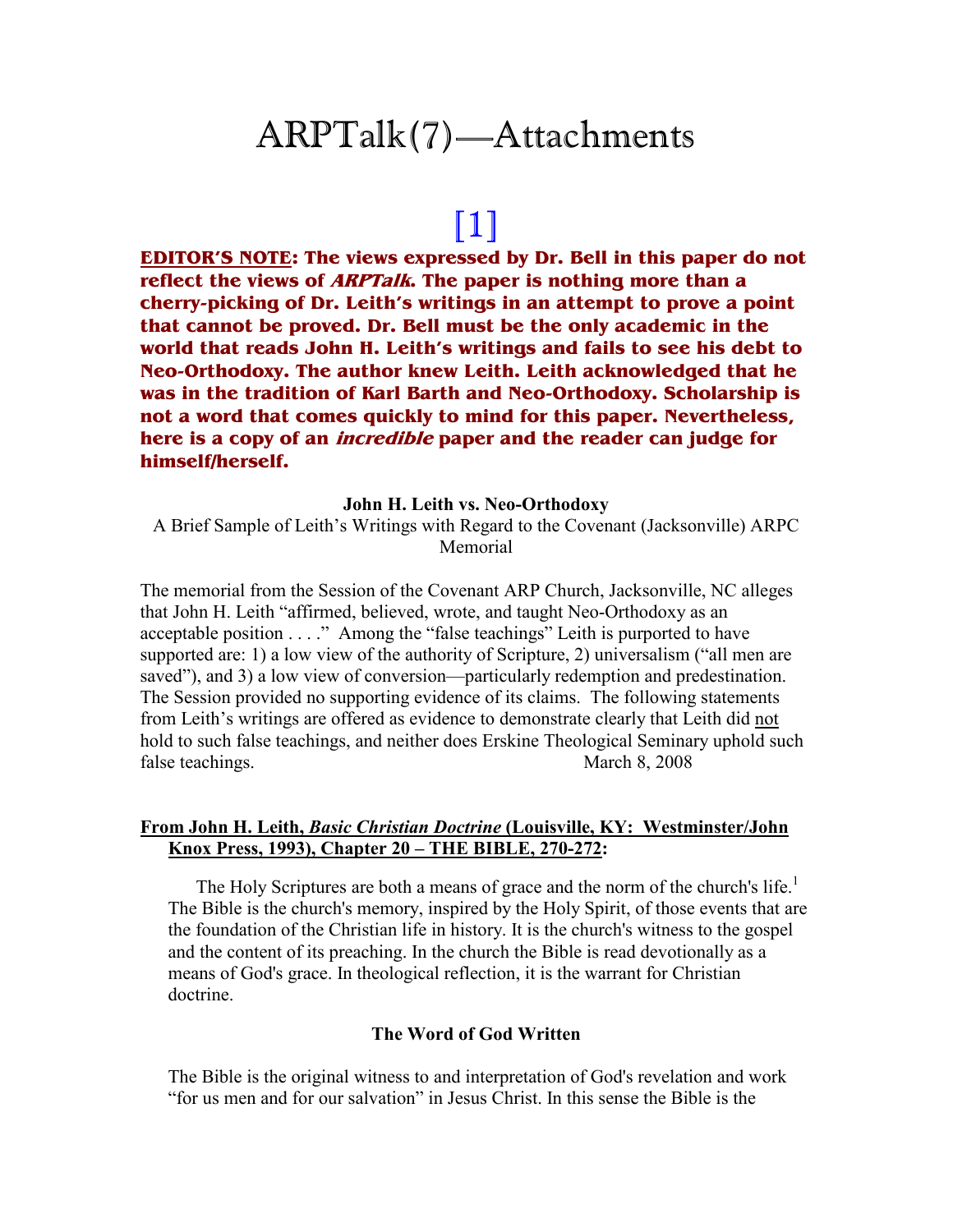church's memory reduced to writing by the prophets and the apostles who were the original witnesses of and believers in God's revelation and work that constituted his people. More specifically, the Bible is the forward- and backward-looking testimony to Jesus Christ and as such sets the boundaries and is the unique authorization for Christian theology and life.

The Bible, however, is more than the original and authentic witness to God's revelation. It is, as the Westminster Confession of Faith declares, "the written word of God." This confession was adopted by the Westminster Assembly in 1646. The first paragraph was done with such care and precision that it can be affirmed today.

Although the light of nature, and the works of creation and providence, do so far manifest the goodness, wisdom, and power of God, as to leave men inexcusable; yet are they not sufficient to give that knowledge of God, and of his will, which is necessary unto salvation; therefore it pleased the Lord, at sundry times, and in divers manners, to reveal himself and to declare that his will unto his Church; and afterwards for the better preserving and propagating of the truth, and for the more sure establishment and comfort of the Church against the corruption of the flesh, and the malice of Satan and of the world, to commit the same wholly unto writing; which maketh the Holy Scripture to be most necessary; those former ways of God's revealing his will unto his people being now ceased  $(1.1)$ .

[Note: According to Dr. Randy Ruble, he once asked Leith about his view of Scripture; Leith *responded that he knew of no better description of Scripture than that contained in the first chapter of the Westminster Confession of Faith.]* 

The authority of scripture is that it is the word of God written, or, as John Calvin and the Westminster Confession declare, "God is its author."

[The scriptures] attain full authority among believers only when men regard them as having sprung from heaven, as if there the living words of God were heard.... It is utterly vain, then, to pretend that the power of judging Scripture so lies with the church that its certainty depends upon churchly assent. Thus, while the church receives and gives its seal of approval to the Scriptures, it does not thereby render authentic what is otherwise doubtful or controversial.<sup>3</sup>

#### **The Authority of Scripture**

The authority of scripture is that it is the word of God written, or, as John Calvin and the Westminster Confession declare, "God is its author."

[The scriptures] attain full authority among believers only when men regard them as having sprung from heaven, as if there the living words of God were heard.... It is utterly vain, then, to pretend that the power of judging Scripture so lies with the church that its certainty depends upon churchly assent. Thus, while the church receives and gives its seal of approval to the Scriptures, it does not thereby render authentic what is otherwise doubtful or controversial<sup>3</sup>

#### **The Testimony of the Holy Spirit**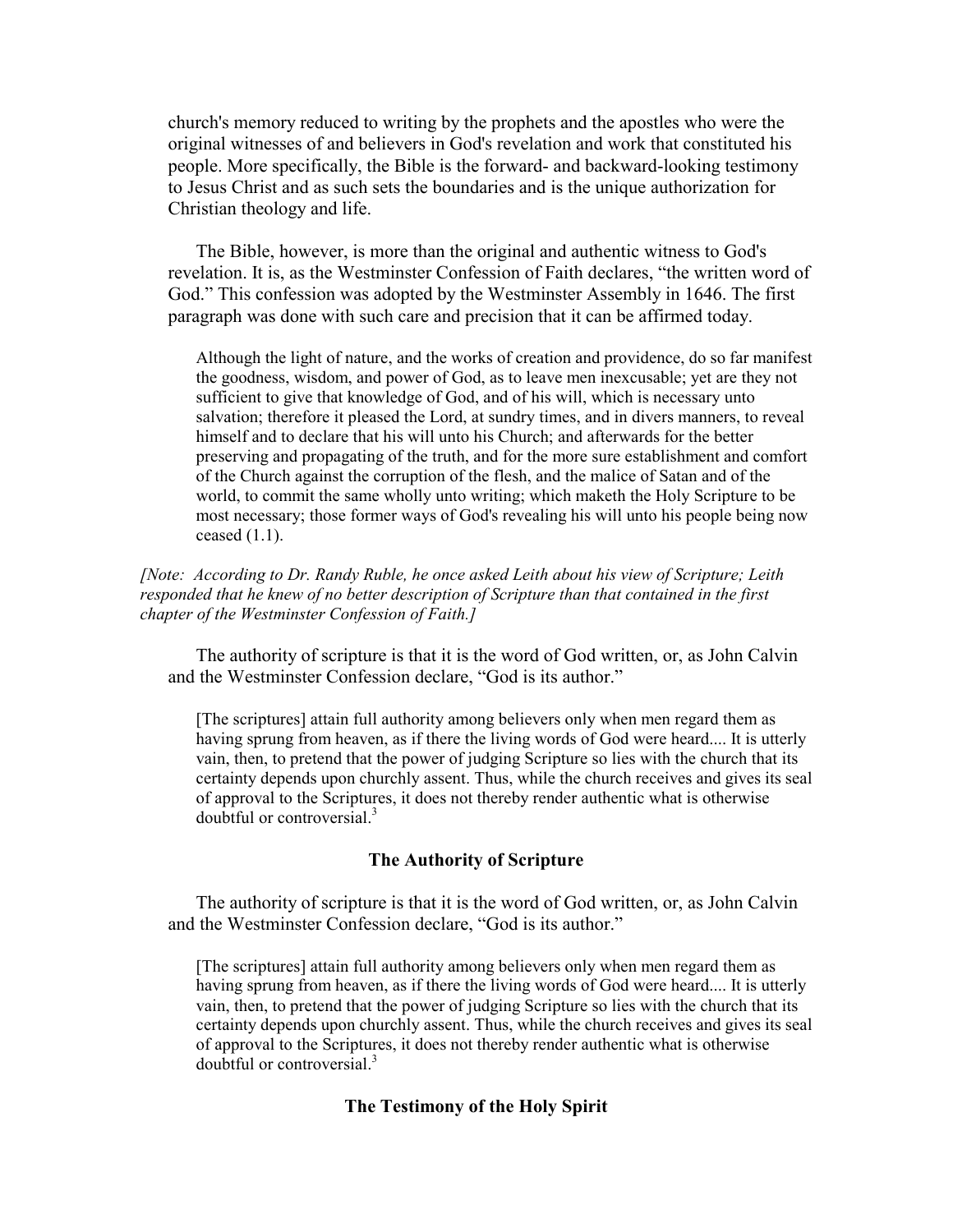The authority of scripture cannot be guaranteed by the church. The scriptures, under the power of the Holy Spirit, are self-authenticating. As Calvin put it, "Scripture exhibits fully as clear evidence of its own truth as white and black things do of their color, or sweet and bitter things do of their taste."<sup>4</sup> The credibility of doctrine "is not established until we are persuaded beyond doubt that God is its Author. Thus, the highest proof of Scripture derives in general from the fact that God in person speaks in it."<sup>5</sup> No human authority can guarantee the authority of scripture.

We ought to seek our conviction in a higher place than human reason, judgments, or conjectures, that is, in the secret testimony of the Spirit.... Let this point therefore stand: that those whom the Holy Spirit has inwardly taught truly rest upon Scripture, and that Scripture indeed is self-authenticated; hence, it is not right to subject it to proof and reasoning. And the certainty it deserves with us, it attains by the testimony of the Spirit.<sup>6</sup>

Having asserted that the holy scriptures are self-authenticating as to their authority and that this self-authentication comes from the testimony of the Holy Spirit, Calvin turns to arguments to bolster the assertion that the Holy Scriptures are the word of God. These arguments are inconclusive, but they point to the truth that the testimony of the Holy Spirit is not in contradiction to human judgment. In other words, the Holy Spirit does not testify that something is true when we know that it is not true. The testimony of the Holy Spirit does not contradict human reason or require believers to sacrifice the integrity of the human mind. The conviction that the Bible is the word of God is reasonable and is validated in the lives of intelligent people as they read scripture.

Believers have become convinced that the scriptures are the word of God not so much by taking a course in the New Testament or the Old Testament but by reading the scriptures in the context of the worshiping, believing community. No scholar and no scientific study of the New Testament can ever convince anyone that it is the word of God. Yet highly intelligent critical persons reading it with affection in the context of the church's worship and faith become convinced that it is God's word written and the means of God's revelation to us today.

#### **From Parker T. Williamson, "John Leith: A Theologian in Service of the Church,"**  *The Presbyterian Layman,* **May-June 1998:**

"We have too many ministers who were educated in seminaries where a social agenda takes priority over the exposition of Scripture and teaching of Christian tradition. Our seminaries are not producing ministers with deep knowledge of the Bible and the historic Christian faith of the councils and creeds. These ministers do not declare with passion the fact that in Jesus Christ, the Word became flesh. They do not say that in Jesus Christ, God wrought our salvation and that in raising him from the dead he gave us the certain hope of eternal life."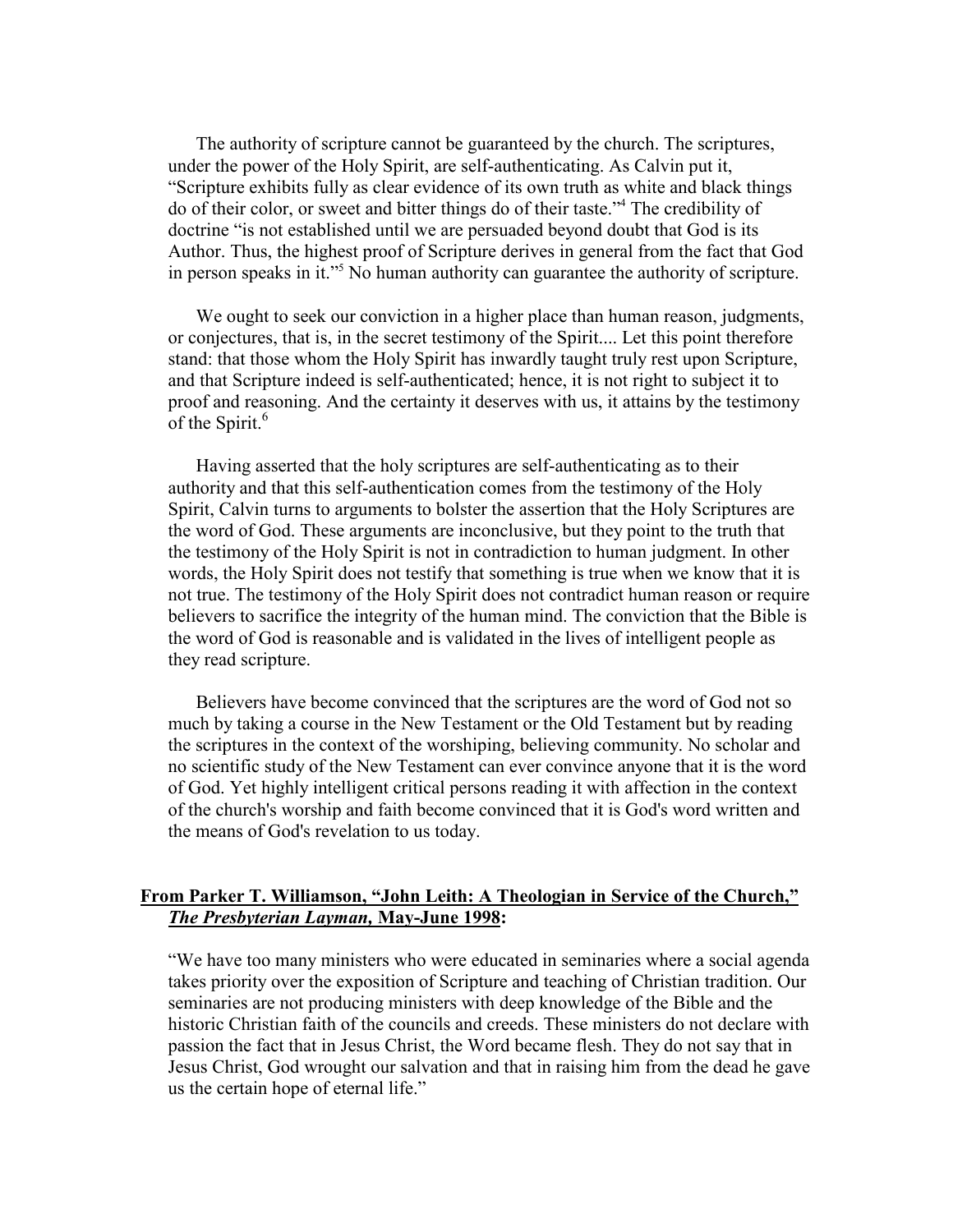"The church rests its faith on the witness of the disciples to whom Jesus appeared as the crucified and risen Lord. Using the language of ordinary human experience, they testified that they saw him, heard him speak to them, commissioning them to go into all the world preaching, teaching, and baptizing. They testified to this not only with their words, but with their lives, and they bequeathed to us four monuments to the resurrection: the church, the Lord's day, the last supper, and the New Testament. The church did not invent the resurrection. Faith did not call forth the resurrection. Every page of the New Testament declares that the resurrection established the church and called forth faith."

"One of the saddest recent developments in our denomination is the report, *Building Community Among Strangers*, in which Jesus Christ is, at best, one of the mediators of God's presence. This is a heresy to which the church refused to accede, even at the price of life itself, in the first three centuries of its existence. All of the power of Rome could not force the early church to accept what some of our church leaders are teaching today."

## **From** *The Layman Online, "***Letter to the churches from an old warrior," April 26, 2001.**

http://www.layman.org/layman/news/news-from-pcusa/leith-letter-to-churches.htm:

In his 15-page essay – 16 1/2 if you count endnotes – Leith tells why he believes the Presbyterian Church (USA) has dwindled from 4.2 million members in 1965 to 2.6 million in 1999 and what to do about it.

He attributes the decline to cultural factors, ranging from the industrial revolution to secularism, from the evils of the  $20<sup>th</sup>$  century to the Church's failure to give a Scriptural framework for existence.

He has nine suggestions, which he attributes to his experiences during 14 years as a pastor and 31 years as a seminary professor: [4 of the 9 are cited here]

- 1. Recovery of the congregation as the worshiping, believing and giving community of faith. "The church comes into being when human beings hear the Word of God and obey it in faith and love."
- 2. Recovering the language of the faith including memorization work for young people. "The church is challenged to teach the scripture so that we learn not only the basic affirmations of our faith, but also the language by which we express those affirmations to others."
- 4. In response to the notion that humans are basically good, the church needs to recover an "Augustinian understanding" of how deeply sin is "entrenched in the individual and society."
- 6. Recovering critical judgment to respond to a number of issues, including the feminization of the church, the increase in divorce, the increase in size and power of bureaucratic institutions and the increasing bias against traditional Christianity.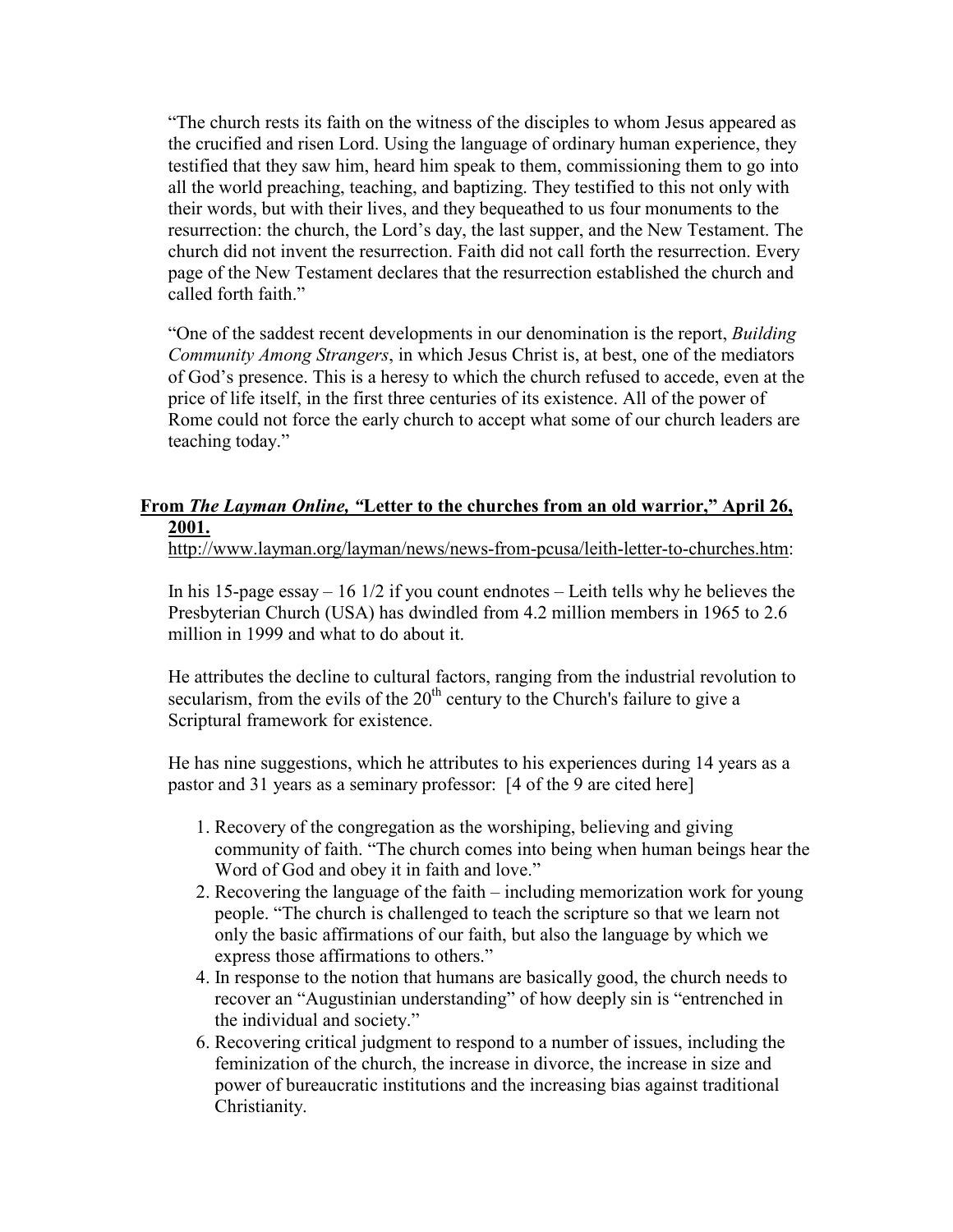### **From Letters to the Editor,** *The Presbyterian Layman, July-August 1998.*

http://www.layman.org/layman/the-layman/1998/july-august-98/letters-to-editorleith.htm:

It is difficult for me to understand how one can affirm that Jesus Christ is the authority for us without also affirming that he is the authority for all people, or to put it more theologically, that he is the Word of God made flesh.

## **From** *The Layman Online, "***John H. Leith, theological lion at Union Seminary, dies," August 13, 2002.** http://www.layman.org/:

Simplicity – even in expressing profound theological concepts – marked his style. Professor Charles E. Raynal of Columbia Seminary says in his preface to a collection of Leith's writings and sermons, "In his writings, John Leith avoided the jargon, neologisms, and rhetoric flourish of many theologians." On occasion, he rejected their theology as well when it was not grounded in the Biblical and Reformed understanding of the Christian faith.

In *Crisis in the Church: The Plight of Theological Education* (1997), Leith defined the core problem in Presbyterian seminaries as "the loss of a passionate commitment to the Christian faith." He publicly sparred with one of his colleagues at Union – Douglas Otatti, a theology professor who says Christians are not required to believe in the bodily resurrection of Christ. While advocating racial justice and women's rights, Leith delivered withering attacks against pseudo, liberation theologies that were spawned by these movements. He called them "counterfeit gospels."

## **From John H. Leith, "Reformed Theology and the Style of Evangelism," Union Theological Seminary, n.d.:**

The responsibility to bear witness to the gracious presence of God in Jesus Christ "in Jerusalem and in all Judea and Samaria and to the end of the earth" has been the perennial task of the Christian community from the beginning. But the style and form of evangelism has varied according to time and place. There is no one way of evangelism as the history of Christians witnessing and confessing their faith makes very clear. The life of the Christian community has been and is enriched by a variety of evangelistic styles and by multiple theological confessions.

There is, however, a limit to possible Christian theologies, and the pre-eminent theological task of the Church is to test its proclamation by the Word of God in Jesus Christ, as attested in Scripture, to see that it is within the boundary. There is also a limit to the legitimate styles of evangelism. Some styles of evangelism corrupt and others strengthen the witness, but more significantly, style always betrays the real content. . . .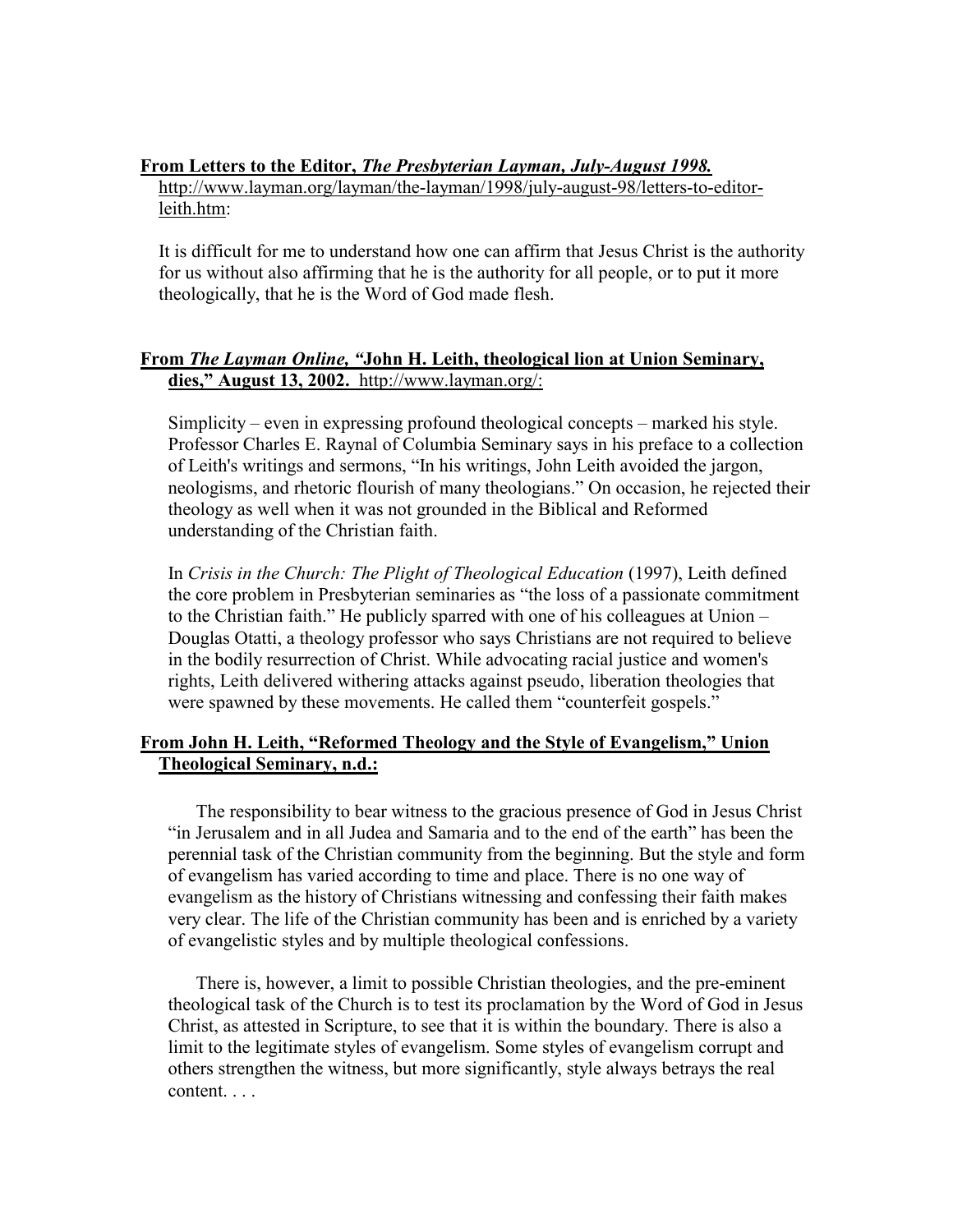Karl Barth, the great Reformed theologian of the twentieth century, comments that in the theology of Tholuch, a German revival theologian of the nineteenth century, "the religious individual cannot be more important, all the rest cannot be more shapeless, biography cannot replace theology more emphatically, the Christian cause cannot be more thoroughly taken up into the person of the Christian man."<sup>2</sup> For this reason, Barth goes on to say, revival theology can never be great theology. It is too absorbed with the state of the human soul and too little with the great reality of God. It is too eager to report the anatomy of feeling, or the state of the soul, to be able to proclaim adequately the mighty act of God. . . .

*Calvinism* also has been characterized by a passionate conviction that the *purposes of God* are being worked out in history. Predestination, writes Eustace Percy in his biography of John Knox, refers not so much to the ultimate destinies of heaven and hell but to human life in history.<sup>4</sup> The elect person has been called to fulfill the purposes of God in time and space. For this reason the Calvinists became the great converters of culture and transformers of civilization. Christopher Dawson, the Roman Catholic historian of culture, declares that no Christian community has ever exceeded the Calvinists in their understanding of the cultural and historical role of the Christian.<sup>5</sup> Wherever they went they carried with them the vision of holy community, and they sought to transform society into the Christian community. . . .

It is true enough that Reformed theology has always been concerned with personal piety, with evangelism as the salvation of the individual soul, and with eternal life as the fulfillment of human existence. But Reformed theology can never be satisfied with the definition of the Christian life simply in these terms. . . .

Closely related to this emphasis on integrity and simplicity is Calvin's rejection of magic in religion. Magic is on the one hand man's effort to master and control God by fastening the infinite and indeterminate to the finite and determinate. If God, who is creator of heaven and earth, can in some way be tied to what man can control in sacrament, or liturgy, or evangelistic procedure, then God himself can be controlled and manipulated. The control of God was the province of the ancient medicine man with his strange ways. This was also the temptation of medieval catholicism in development of the sacramental system. And it is the peril of some contemporary forms of evangelism, as the movie *Marjoe* illustrates.

The human counterpoint of magic as the attempt to manipulate and control God is magic as the endeavor to manipulate human beings and to bypass conscious, responsible decision. Modern psychology has made us aware of the significance of nonverbal communication and of the influence of many forces on personal life that are outside the range of personal awareness. Yet before the days of modern psychology, Luther and Calvin insisted that faith—a responsible, personal decision was essential to participation in the sacraments. Today the possibility of by-passing conscious personal decision through personal charisma, oratory, or sacraments has been greatly enhanced by the skills of modern psychology and the techniques of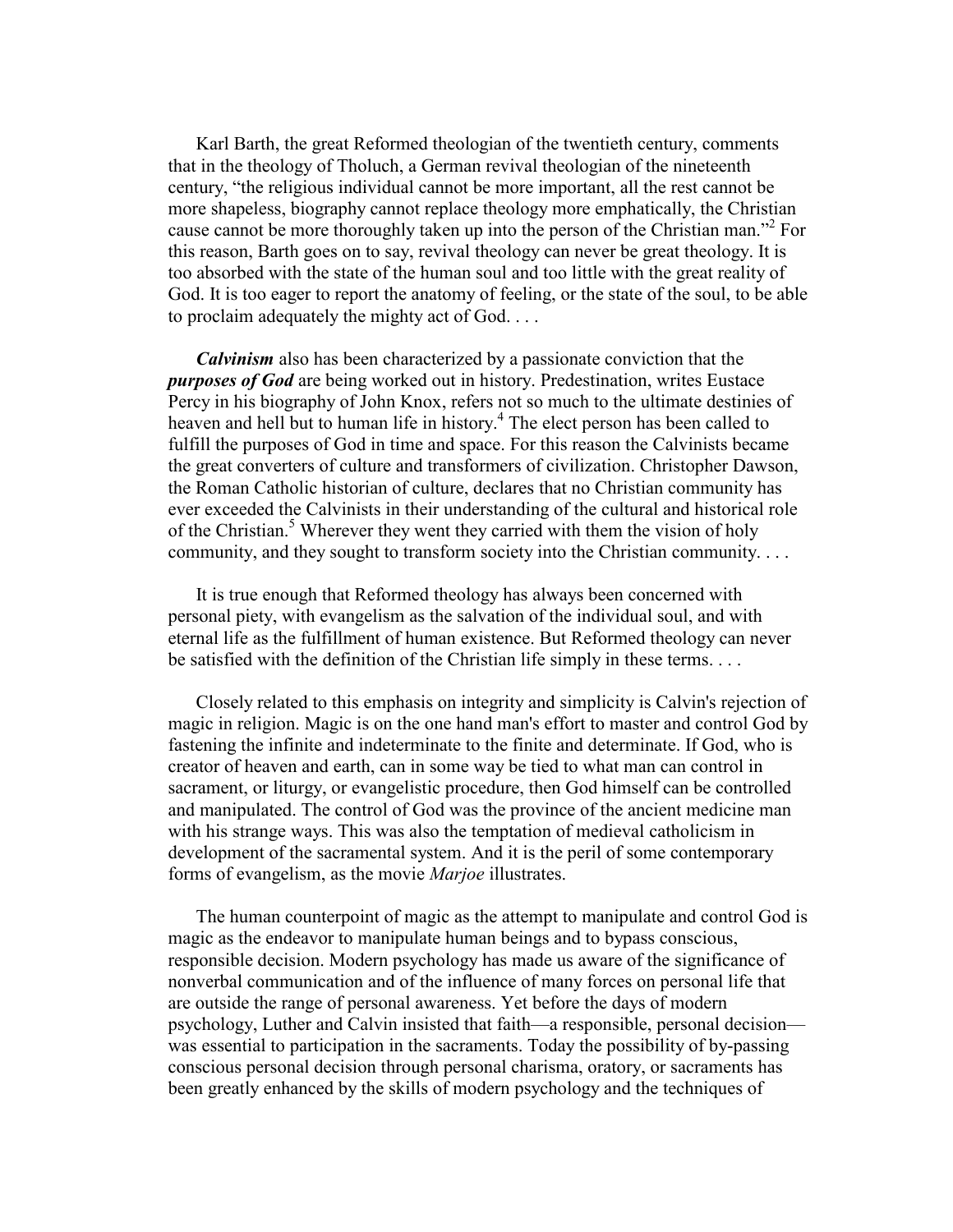modern communication, including the mass media. The old Protestant slogan, no sacrament without faith, must be enlarged to include no evangelism without responsible, conscious, personal decision. . . .

Evangelism in the Reformed tradition must be concerned with sanctification and must never forget that the Gospel includes the law. The call of the evangelist is not simply to an ultimate destiny but to a way of life here and now in time and space.

Evangelism in Reformed theology is always an activity of the church, though not necessarily of the church bureaucracy. It is never the work of a lone-star ranger snatching solitary individuals from the pit and turning them to heaven. Evangelism on the horizontal level is the work of people who are the church, inviting other people to share in the common life of the body of Christ.

(a) Evangelism is incorporation into the community where the word of God is preached and heard and where the sacraments are offered and received. The simplest definition of the church is the community which hears the Word of God in faith and obeys in love, for the sacraments are the gospel acted out. There are many different kinds of communities, but the church differs from other communities in that in it the members share in a common life that is rooted in the word of God.

The dilemma of the evangelists is that they cannot guarantee the church, for the church, like salvation itself, is always the gracious gift of God. As Calvin put it, the church is the elect. It is the work of the Holy Spirit and the work of Christian people, but it first of all is the work of God's free and sovereign Spirit. . . .

(e) Evangelism is incorporation into a community of worship. The one indispensable factor in the life of the Church is the Word of God, and the high and central event in the life of the church is worship when the community gathers to hear the Word of God and to receive the sacraments, to adore, and to give thanks. Worship is the personal center of the community of theological discourse, of moral discourse, of mutual assistance and support. In worship, common life in a shared community is expressed in common prayer, hymns, and faith commitments. . . .

The renewal of the church, humanly speaking, and by the same token the renewal of evangelism, depends upon the theological competence and dedication of its ministers more than it does upon any other single factor. There is no possibility of any evangelism congruent with classical Reformed theology that is not supported by and informed by a theologically competent minister and a theologically literate congregation. For this reason a great deal of the energy expended in seeking some new theology of evangelism or some modern technique of evangelism could more profitably have been used in basic Biblical and theological study. The same point must be made concerning studies of church management and the dynamics of groups. The church welcomes and uses all knowledge and techniques that are effective and agreeable to its convictions about God and man. But no mastery of group dynamics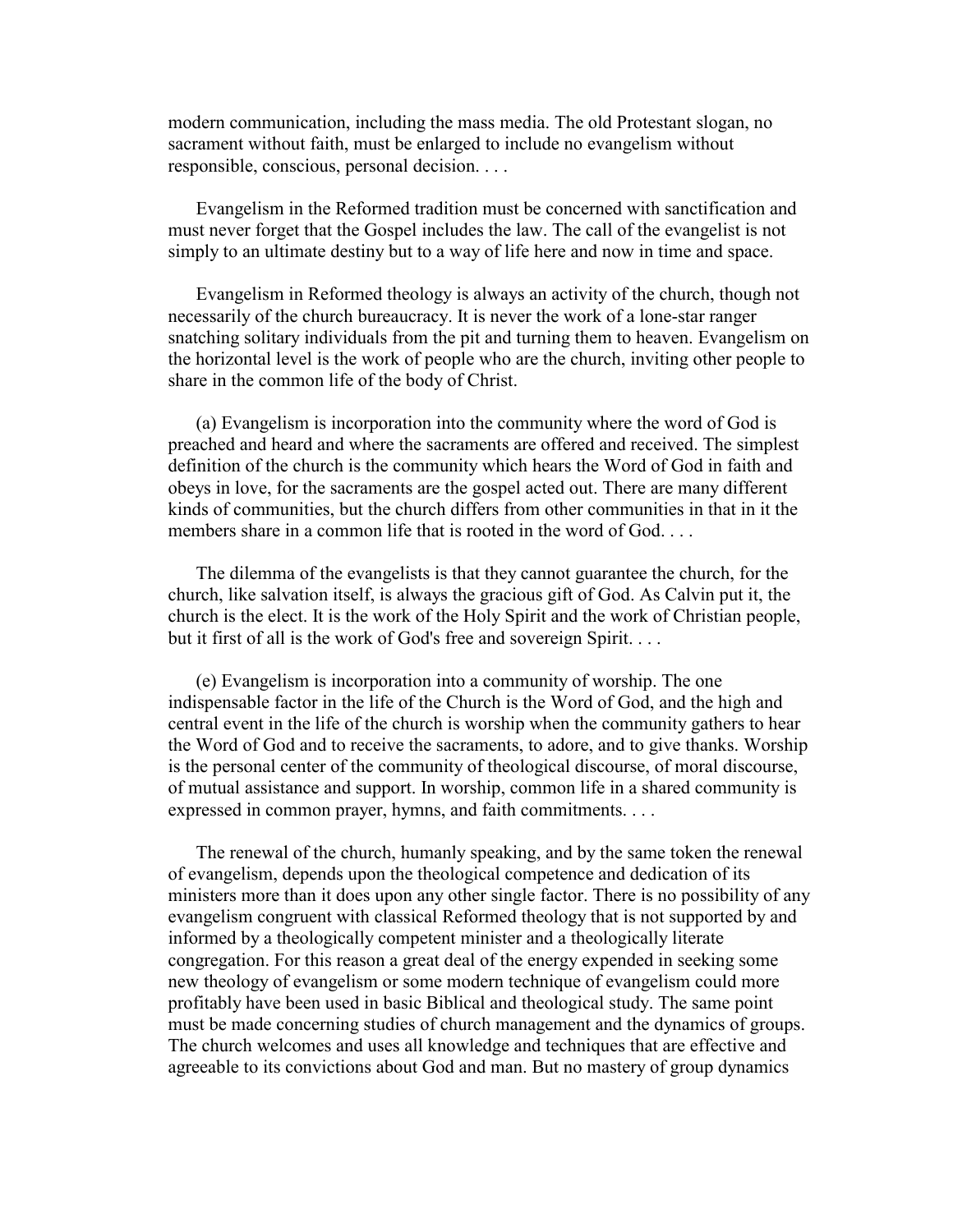and process will ever make an evangelist out of a person who has not mastered the Biblical material and who cannot or does not read serious theology. . . .

Evangelism is the church's witness to the grace of God in Jesus Christ. No one has ever become a Christian apart from a witness who tells the story of God's love for that person in creation and redemption. Evangelism is the witness and the context in which a person comes to a knowledge of God in Jesus Christ—a knowledge which saves and transforms life. This knowledge of God's presence in Jesus Christ may come through years of gradual maturation in the church. It may come in the dramatic crisis which radically shifts the whole orientation of life. The work of evangelism is done when a person comes to confess that Jesus Christ is Savior and Lord.

God alone is the Savior. Neither the Christian community nor the witness saves except in an instrumental sense. No Christian tradition has emphasized this more than the Reformed. Yet this does not mean that human works are unimportant. Evangelism is the human works which have their warrant in the New Testament that provide the ordinary occasion for human salvation. Changes in our society make it critically important that the people who are the church must be very busy in the works of evangelism and Christian witness. For on the human level, the whole existence of the church is increasingly at risk in our society. Evangelism is telling a story. The stories which have shaped American life are now being challenged. On the secular level, there are the chants on university campuses that western civilization has got to go. The underlying assumption is that all cultures are equally good. In ecclesiastical and theological circles, pluralism is a new orthodoxy. The underlying assumption is not only that all forms of Christian faith are equally good, but that all religious stories have equal validity. This is the triumph of the Enlightenment notion that many roads lead to God.

Evangelism grows out of the conviction that in the providence of God, Jesus Christ is the Savior of the world, that on the cross He bore the sins of all people and that God raised Him to be the Lord not, simply of the Christian community but of all human history. Evangelism is not just a church program or a technique but the passionate conviction that Jesus Christ is the Word made flesh for our salvation.

The church in recent years has had difficulty in saying that faith in Jesus Christ is crucially significant, not only for life on this planet but for human destiny. On the level of the church as the people of God, that is the congregation, the issue is much clearer. Apart from the passionate conviction that the story of the Bible culminating in Jesus Christ is my story and that God, in Christ, is my Savior, there is no convincing reason why a person should worship God in Christian churches or be the church at all. Evangelism finally will become alive not through Assembly actions or bureaucratic pronouncements but through the recovery of a passionate conviction. . . .

It must be said again, as the conclusion for this paper, that evangelism is the work of the Spirit of God who speaks when and where he chooses and whose work can be neither programmed nor guaranteed. There is, however, the promise of God; and if